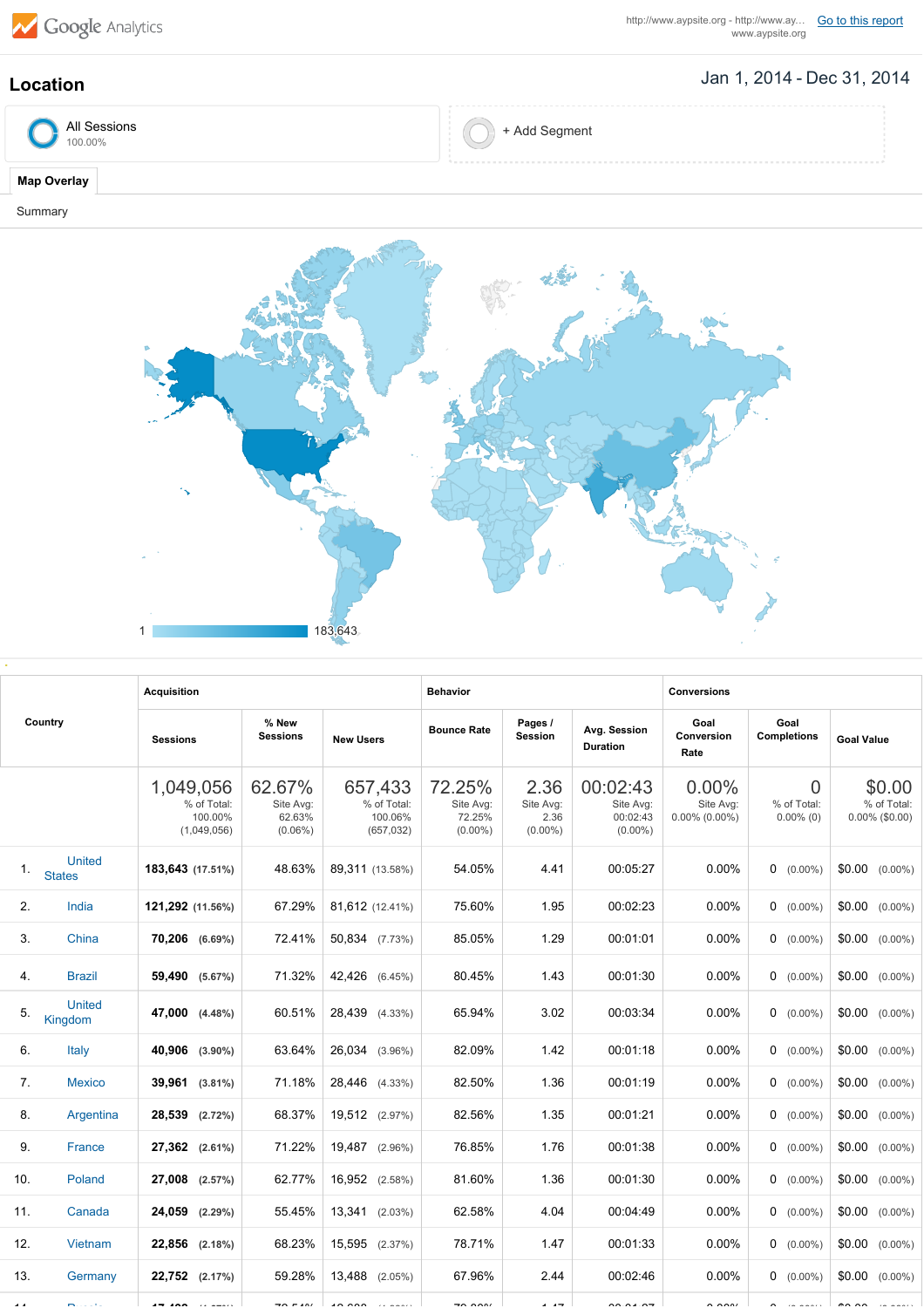| 14. | <b>Russia</b>                         | $17,492$ $(1.67\%)$ | 72.54% | 12,688 (1.93%)      | 79.80% | 1.47 | 00:01:27 | $0.00\%$ | $0 (0.00\%)$ | $$0.00 \quad (0.00\%)$ |
|-----|---------------------------------------|---------------------|--------|---------------------|--------|------|----------|----------|--------------|------------------------|
| 15. | Spain                                 | 16,612 (1.58%)      | 57.70% | 9,585 (1.46%)       | 73.89% | 2.06 | 00:02:23 | 0.00%    | $0$ (0.00%)  | $$0.00$ $(0.00\%)$     |
| 16. | <b>Finland</b>                        | 14,613 (1.39%)      | 57.06% | 8,338 (1.27%)       | 75.57% | 1.80 | 00:02:34 | $0.00\%$ | $0$ (0.00%)  | $$0.00$ $(0.00\%)$     |
| 17. | <b>Turkey</b>                         | $12,451$ $(1.19\%)$ | 71.09% | 8,851 (1.35%)       | 82.90% | 1.37 | 00:01:12 | $0.00\%$ | $0$ (0.00%)  | $$0.00$ $(0.00\%)$     |
| 18. | Pakistan                              | 11,790 (1.12%)      | 68.14% | 8,034 (1.22%)       | 77.21% | 1.54 | 00:01:37 | $0.00\%$ | $0$ (0.00%)  | $$0.00$ $(0.00\%)$     |
| 19. | Australia                             | 11,474 (1.09%)      | 62.89% | 7,216 (1.10%)       | 68.08% | 2.61 | 00:03:41 | 0.00%    | $0$ (0.00%)  | $$0.00$ $(0.00\%)$     |
| 20. | Colombia                              | $9,920$ $(0.95\%)$  | 73.64% | 7,305 (1.11%)       | 83.00% | 1.31 | 00:01:12 | $0.00\%$ | $0$ (0.00%)  | $$0.00$ $(0.00\%)$     |
| 21. | <b>Netherlands</b>                    | 8,777 (0.84%)       | 61.58% | 5,405<br>$(0.82\%)$ | 70.21% | 2.70 | 00:03:07 | $0.00\%$ | $0$ (0.00%)  | $$0.00$ $(0.00\%)$     |
| 22. | South<br>Africa                       | $8,462$ $(0.81\%)$  | 68.54% | $5,800$ $(0.88\%)$  | 82.44% | 1.47 | 00:01:32 | $0.00\%$ | $0$ (0.00%)  | $$0.00$ $(0.00\%)$     |
| 23. | Chile                                 | 8,263 (0.79%)       | 66.66% | 5,508<br>$(0.84\%)$ | 78.77% | 1.57 | 00:01:36 | 0.00%    | $0$ (0.00%)  | $$0.00$ $(0.00\%)$     |
| 24. | Sweden                                | $8,030$ $(0.77\%)$  | 48.89% | 3,926<br>$(0.60\%)$ | 60.92% | 3.09 | 00:04:22 | $0.00\%$ | $0$ (0.00%)  | $$0.00$ $(0.00\%)$     |
| 25. | <b>Switzerland</b>                    | 7,933 (0.76%)       | 31.98% | 2,537 (0.39%)       | 50.55% | 4.17 | 00:05:18 | $0.00\%$ | $0$ (0.00%)  | $$0.00$ $(0.00\%)$     |
| 26. | Indonesia                             | 7,607 (0.73%)       | 70.04% | 5,328 (0.81%)       | 80.87% | 1.43 | 00:01:23 | $0.00\%$ | $0$ (0.00%)  | $$0.00$ $(0.00\%)$     |
| 27. | <b>Philippines</b>                    | 7,418 (0.71%)       | 67.82% | 5,031 (0.77%)       | 73.86% | 2.41 | 00:04:07 | 0.00%    | $0$ (0.00%)  | $$0.00$ $(0.00\%)$     |
| 28. | <b>Belgium</b>                        | $6,882$ $(0.66\%)$  | 61.52% | 4,234 (0.64%)       | 75.82% | 1.92 | 00:01:48 | $0.00\%$ | $0$ (0.00%)  | $$0.00$ $(0.00\%)$     |
| 29. | Croatia                               | $6,738$ $(0.64\%)$  | 34.15% | $2,301$ $(0.35\%)$  | 36.24% | 5.57 | 00:06:42 | $0.00\%$ | $0$ (0.00%)  | $$0.00$ $(0.00\%)$     |
| 30. | <b>Thailand</b>                       | $6,437$ $(0.61\%)$  | 70.14% | 4,515 (0.69%)       | 78.97% | 1.61 | 00:01:46 | $0.00\%$ | $0$ (0.00%)  | $$0.00$ $(0.00\%)$     |
| 31. | Romania                               | $6,367$ $(0.61\%)$  | 68.35% | 4,352 (0.66%)       | 74.54% | 1.99 | 00:02:31 | 0.00%    | $0$ (0.00%)  | $$0.00$ $(0.00\%)$     |
| 32. | Peru                                  | 5,945 (0.57%)       | 74.05% | 4,402 (0.67%)       | 83.67% | 1.31 | 00:01:08 | $0.00\%$ | $0$ (0.00%)  | $$0.00$ $(0.00\%)$     |
| 33. | <b>Malaysia</b>                       | $5,882$ $(0.56\%)$  | 67.51% | 3,971 (0.60%)       | 76.15% | 2.01 | 00:02:12 | $0.00\%$ | $0$ (0.00%)  | $$0.00$ $(0.00\%)$     |
| 34. | Czech<br>Republic                     | 5,596 (0.53%)       | 60.56% | 3,389<br>$(0.52\%)$ | 76.20% | 1.97 | 00:02:09 | 0.00%    | $0$ (0.00%)  | $$0.00$ $(0.00\%)$     |
| 35. | Hungary                               | $5,027$ $(0.48\%)$  | 64.53% | $3,244$ $(0.49\%)$  | 77.30% | 1.65 | 00:01:27 | 0.00%    | $0$ (0.00%)  | $$0.00$ $(0.00\%)$     |
| 36. | <b>United</b><br><b>Arab Emirates</b> | 4,630 (0.44%)       | 69.76% | $3,230$ $(0.49\%)$  | 76.33% | 1.74 | 00:01:40 | $0.00\%$ | $0$ (0.00%)  | $$0.00$ $(0.00\%)$     |
| 37. | Portugal                              | 4,540 (0.43%)       | 61.81% | 2,806 (0.43%)       | 74.07% | 3.07 | 00:05:36 | 0.00%    | $0$ (0.00%)  | $$0.00$ $(0.00\%)$     |
| 38. | Taiwan                                | 4,386 (0.42%)       | 50.32% | $2,207$ $(0.34\%)$  | 76.45% | 1.57 | 00:01:25 | $0.00\%$ | $0$ (0.00%)  | $$0.00$ $(0.00\%)$     |
| 39. | Singapore                             | $3,944$ $(0.38\%)$  | 70.33% | $2,774$ $(0.42\%)$  | 79.64% | 1.70 | 00:01:41 | $0.00\%$ | $0$ (0.00%)  | $$0.00$ $(0.00\%)$     |
| 40. | <b>New</b><br>Zealand                 | $3,874$ $(0.37\%)$  | 63.91% | 2,476 (0.38%)       | 73.85% | 2.17 | 00:02:16 | $0.00\%$ | $0$ (0.00%)  | $$0.00$ $(0.00\%)$     |
| 41. | <b>Denmark</b>                        | 3,742 (0.36%)       | 57.30% | $2,144$ $(0.33\%)$  | 77.82% | 1.75 | 00:01:50 | $0.00\%$ | $0$ (0.00%)  | $$0.00$ $(0.00\%)$     |
| 42. | Austria                               | $3,601$ $(0.34\%)$  | 56.46% | 2,033 (0.31%)       | 65.34% | 2.71 | 00:03:21 | $0.00\%$ | $0$ (0.00%)  | $$0.00$ $(0.00\%)$     |
| 43. | Ireland                               | $3,355$ $(0.32\%)$  | 43.52% | $1,460$ $(0.22\%)$  | 57.23% | 3.28 | 00:03:57 | 0.00%    | $0$ (0.00%)  | $$0.00$ $(0.00\%)$     |
| 44. | Lebanon                               | $3,310$ $(0.32\%)$  | 24.29% | 804 (0.12%)         | 48.01% | 5.88 | 00:03:31 | $0.00\%$ | $0$ (0.00%)  | $$0.00$ $(0.00\%)$     |
| 45. | <b>Ukraine</b>                        | $3,307$ $(0.32\%)$  | 71.06% | 2,350<br>$(0.36\%)$ | 78.05% | 1.55 | 00:01:37 | $0.00\%$ | $0$ (0.00%)  | $$0.00$ $(0.00\%)$     |
| 46. | Nigeria                               | $3,281$ $(0.31\%)$  | 70.07% | 2,299<br>$(0.35\%)$ | 76.07% | 1.58 | 00:01:35 | $0.00\%$ | $0$ (0.00%)  | $$0.00$ $(0.00\%)$     |
| 47. | <b>Bulgaria</b>                       | $3,224$ $(0.31\%)$  | 57.41% | $1,851$ $(0.28\%)$  | 67.00% | 2.54 | 00:03:32 | 0.00%    | $0$ (0.00%)  | $$0.00$ $(0.00\%)$     |
| 48. | Egypt                                 | $3,060$ $(0.29\%)$  | 70.13% | 2,146 (0.33%)       | 74.28% | 1.62 | 00:02:04 | $0.00\%$ | $0$ (0.00%)  | $$0.00$ $(0.00\%)$     |
| 49. | <b>Bangladesh</b>                     | 2,991 (0.29%)       | 70.51% | 2,109 (0.32%)       | 75.73% | 1.58 | 00:01:48 | $0.00\%$ | $0$ (0.00%)  | $$0.00$ $(0.00\%)$     |
| 50. | Norway                                | 2,870 (0.27%)       | 45.33% | $1,301$ $(0.20\%)$  | 68.78% | 2.90 | 00:03:27 | $0.00\%$ | $0$ (0.00%)  | $$0.00$ $(0.00\%)$     |
| 51. | Costa Rica                            | $2,735$ (0.26%)     | 66.54% | 1,820<br>(0.28%)    | 77.37% | 1.82 | 00:01:46 | $0.00\%$ | $0$ (0.00%)  | $$0.00$ $(0.00\%)$     |
| 52. | Kenya                                 | 2,588 (0.25%)       | 64.37% | 1,666 (0.25%)       | 73.45% | 1.77 | 00:01:57 | 0.00%    | $0 (0.00\%)$ | $$0.00$ $(0.00\%)$     |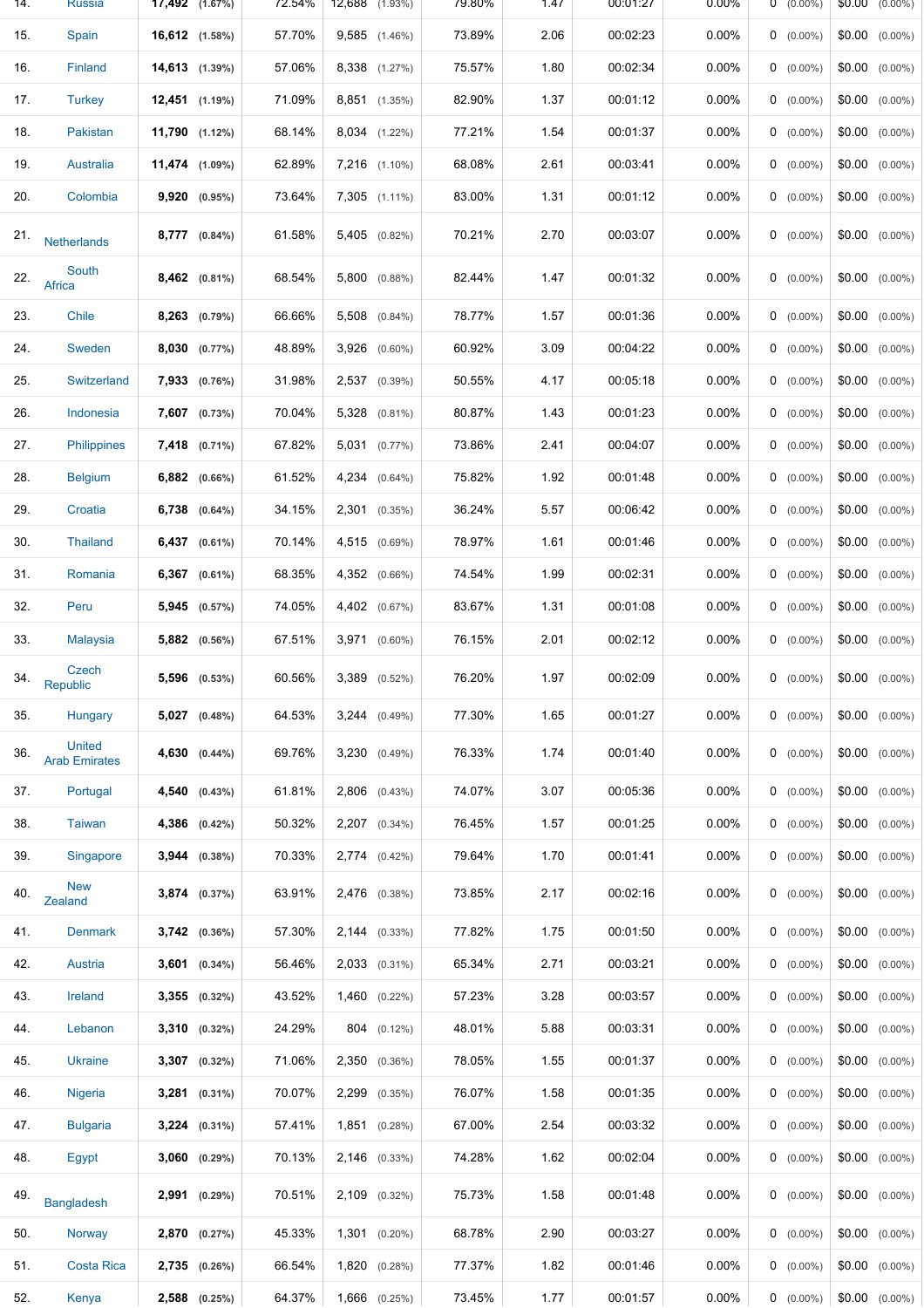| 53.        | Saudi<br>Arabia             | $2,563$ $(0.24\%)$ | 68.94%        | $1,767$ $(0.27\%)$  | 70.62%  | 2.00 | 00:02:07 | 0.00%    | $0$ (0.00%)        | $$0.00$ $(0.00\%)$   |
|------------|-----------------------------|--------------------|---------------|---------------------|---------|------|----------|----------|--------------------|----------------------|
| 54.        | (not set)                   | $2,501$ $(0.24\%)$ | 70.65%        | 1,767 (0.27%)       | 70.25%  | 2.02 | 00:02:12 | 0.00%    | $0$ (0.00%)        | $$0.00$ $(0.00\%)$   |
| 55.        | Greece                      | $2,499$ $(0.24\%)$ | 58.82%        | 1,470 (0.22%)       | 69.67%  | 2.24 | 00:02:55 | $0.00\%$ | $0$ (0.00%)        | $$0.00$ $(0.00\%)$   |
| 56.        | <b>Morocco</b>              | $2,363$ $(0.23\%)$ | 73.04%        | 1,726 (0.26%)       | 73.47%  | 1.81 | 00:01:57 | $0.00\%$ | $0$ (0.00%)        | $$0.00$ $(0.00\%)$   |
| 57.        | Lithuania                   | 2,227 (0.21%)      | 63.18%        | 1,407 (0.21%)       | 79.03%  | 1.47 | 00:02:15 | $0.00\%$ | $0$ (0.00%)        | $$0.00$ $(0.00\%)$   |
| 58.        | Ecuador                     | 2,029 (0.19%)      | 75.06%        | 1,523 (0.23%)       | 80.38%  | 1.38 | 00:01:20 | 0.00%    | $0$ (0.00%)        | $$0.00$ $(0.00\%)$   |
| 59.        | Sri Lanka                   | $1,917$ $(0.18\%)$ | 70.74%        | 1,356 (0.21%)       | 79.19%  | 1.44 | 00:01:21 | 0.00%    | $0$ (0.00%)        | $$0.00$ $(0.00\%)$   |
| 60.        | <b>Israel</b>               | $1,916$ $(0.18\%)$ | 47.08%        | 902 (0.14%)         | 57.20%  | 3.48 | 00:03:39 | $0.00\%$ | $0$ (0.00%)        | $$0.00$ $(0.00\%)$   |
| 61.        | Ghana                       | 1,878 (0.18%)      | 65.71%        | 1,234 (0.19%)       | 76.46%  | 1.63 | 00:02:00 | 0.00%    | $0$ (0.00%)        | $$0.00$ $(0.00\%)$   |
| 62.        | Uruguay                     | $1,855$ $(0.18\%)$ | 68.30%        | 1,267 (0.19%)       | 81.29%  | 1.38 | 00:01:26 | $0.00\%$ | $0$ (0.00%)        | $$0.00$ $(0.00\%)$   |
| 63.        | <b>Hong Kong</b>            | $1,838$ $(0.18\%)$ | 49.89%        | 917 (0.14%)         | 62.89%  | 2.53 | 00:02:47 | 0.00%    | $0$ (0.00%)        | $$0.00$ $(0.00\%)$   |
| 64.        | Dominican<br>Republic       | 1,795 (0.17%)      | 72.20%        | 1,296 (0.20%)       | 80.33%  | 1.46 | 00:01:16 | $0.00\%$ | $0$ (0.00%)        | $$0.00$ $(0.00\%)$   |
| 65.        | Venezuela                   | 1,749 (0.17%)      | 77.30%        | 1,352 (0.21%)       | 83.08%  | 1.42 | 00:01:12 | 0.00%    | $0$ (0.00%)        | $$0.00$ $(0.00\%)$   |
| 66.        | Slovakia                    | $1,640$ $(0.16\%)$ | 59.63%        | 978 (0.15%)         | 79.70%  | 1.67 | 00:01:57 | 0.00%    | $0$ (0.00%)        | $$0.00$ $(0.00\%)$   |
| 67.        | Jordan                      | $1,567$ (0.15%)    | 65.48%        | $1,026$ $(0.16\%)$  | 74.92%  | 1.60 | 00:01:43 | 0.00%    | $0$ (0.00%)        | $$0.00$ $(0.00\%)$   |
| 68.        | Cambodia                    | $1,561$ (0.15%)    | 62.78%        | 980 (0.15%)         | 75.98%  | 1.56 | 00:01:39 | $0.00\%$ | $0$ (0.00%)        | $$0.00$ $(0.00\%)$   |
| 69.        | Japan                       | $1,518$ $(0.14\%)$ | 52.24%        | 793 (0.12%)         | 55.34%  | 3.93 | 00:05:03 | $0.00\%$ | $0$ (0.00%)        | $$0.00$ $(0.00\%)$   |
| 70.        | <b>Belarus</b>              | $1,451$ (0.14%)    | 69.81%        | 1,013 (0.15%)       | 78.91%  | 1.47 | 00:01:25 | 0.00%    | $0$ (0.00%)        | $$0.00$ $(0.00\%)$   |
| 71.        | Guatemala                   | $1,450$ $(0.14\%)$ | 74.97%        | $1,087$ $(0.17\%)$  | 84.14%  | 1.29 | 00:00:56 | 0.00%    | $0$ (0.00%)        | $$0.00$ $(0.00\%)$   |
| 72.        | <b>Nepal</b>                | $1,410$ $(0.13\%)$ | 61.91%        | 873 (0.13%)         | 70.35%  | 2.15 | 00:02:40 | $0.00\%$ | $0$ (0.00%)        | \$0.00<br>$(0.00\%)$ |
| 73.        | Serbia                      | $1,372$ (0.13%)    | 71.28%        | 978 (0.15%)         | 74.13%  | 1.79 | 00:01:58 | 0.00%    | $0 (0.00\%)$       | $$0.00$ $(0.00\%)$   |
| 74.        | <b>Slovenia</b>             | $1,342$ (0.13%)    | 65.13%        | 874 (0.13%)         | 72.73%  | 2.06 | 00:02:27 | 0.00%    | $0$ (0.00%)        | $$0.00$ $(0.00\%)$   |
| 75.        | Azerbaijan                  | $1,233$ $(0.12\%)$ | 75.83%        | 935 (0.14%)         | 73.97%  | 1.48 | 00:01:38 | $0.00\%$ | $0$ (0.00%)        | $$0.00$ $(0.00\%)$   |
| 76.        | Kazakhstan                  | $1,227$ $(0.12\%)$ | 76.69%        | 941 (0.14%)         | 82.15%  | 1.43 | 00:01:01 | $0.00\%$ | $0$ (0.00%)        | $$0.00$ $(0.00\%)$   |
| 77.        | Latvia                      | $1,171$ (0.11%)    | 67.72%        | 793 (0.12%)         | 80.70%  | 1.35 | 00:01:33 | $0.00\%$ | $0$ (0.00%)        | $$0.00$ $(0.00\%)$   |
| 78.        | Georgia                     | $1,064$ $(0.10\%)$ | 71.62%        | 762 (0.12%)         | 78.57%  | 1.47 | 00:01:28 | $0.00\%$ | $0$ (0.00%)        | $$0.00$ $(0.00\%)$   |
| 79.        | <b>Estonia</b>              | $1,042$ (0.10%)    | 70.15%        | 731 (0.11%)         | 76.20%  | 1.91 | 00:02:05 | $0.00\%$ | $0$ (0.00%)        | $$0.00$ $(0.00\%)$   |
| 80.        | Laos                        | $1,039$ $(0.10\%)$ | 70.16%        | 729 (0.11%)         | 79.69%  | 1.41 | 00:01:23 | 0.00%    | $0$ (0.00%)        | $$0.00$ $(0.00\%)$   |
| 81.        | <b>Bahrain</b>              | $1,017$ $(0.10\%)$ | 32.06%        | 326 (0.05%)         | 54.67%  | 4.20 | 00:05:55 | $0.00\%$ | $0$ (0.00%)        | $$0.00$ $(0.00\%)$   |
| 82.        | Albania                     | $1,005$ $(0.10\%)$ | 72.24%        | 726 (0.11%)         | 80.20%  | 1.46 | 00:01:40 | $0.00\%$ | $0$ (0.00%)        | $$0.00$ $(0.00\%)$   |
| 83.        | Algeria                     | $1,001$ (0.10%)    | 81.02%        | 811 (0.12%)         | 75.42%  | 1.62 | 00:01:29 | $0.00\%$ | $0$ (0.00%)        | $$0.00$ $(0.00\%)$   |
| 84.        | <b>Mauritius</b>            | $1,001$ $(0.10\%)$ | 76.42%        | 765 (0.12%)         | 77.82%  | 1.67 | 00:01:54 | 0.00%    | $0$ (0.00%)        | $$0.00$ $(0.00\%)$   |
| 85.        | Trinidad &<br><b>Tobago</b> | 969 (0.09%)        | 74.10%        | 718 (0.11%)         | 77.30%  | 1.48 | 00:01:37 | 0.00%    | $0$ (0.00%)        | $$0.00$ $(0.00\%)$   |
| 86.        | <b>Puerto Rico</b>          | 938 (0.09%)        | 76.44%        | 717 (0.11%)         | 81.45%  | 1.43 | 00:01:23 | 0.00%    | $0$ (0.00%)        | $$0.00$ $(0.00\%)$   |
| 87.        | Bosnia &<br>Herzegovina     | 919 (0.09%)        | 68.12%        | 626 (0.10%)         | 81.39%  | 1.50 | 00:01:38 | $0.00\%$ | $0$ (0.00%)        | $$0.00$ $(0.00\%)$   |
| 88.        | Kosovo                      | 835 (0.08%)        | 66.95%        | 559 (0.09%)         | 77.72%  | 1.45 | 00:01:21 | 0.00%    | $0$ (0.00%)        | $$0.00$ $(0.00\%)$   |
| 89.        | <b>Tunisia</b>              | 817 (0.08%)        | 75.03%        | 613 (0.09%)         | 78.95%  | 1.51 | 00:01:44 | 0.00%    | $0$ (0.00%)        | $$0.00$ $(0.00\%)$   |
| 90.        | Qatar                       | 768 (0.07%)        | 74.87%        | 575 (0.09%)         | 82.03%  | 1.44 | 00:00:53 | $0.00\%$ | $0$ (0.00%)        | $$0.00$ $(0.00\%)$   |
| $^{\circ}$ | Tonzonio                    | $727$ (0.070/1     | $C A$ $A$ $A$ | $172 \t\times 0701$ | 77 750/ | 1.60 | 00.01.20 | U UU0\   | $\Omega$ $(0.000)$ | $CD$ $AD$ $(0.000)$  |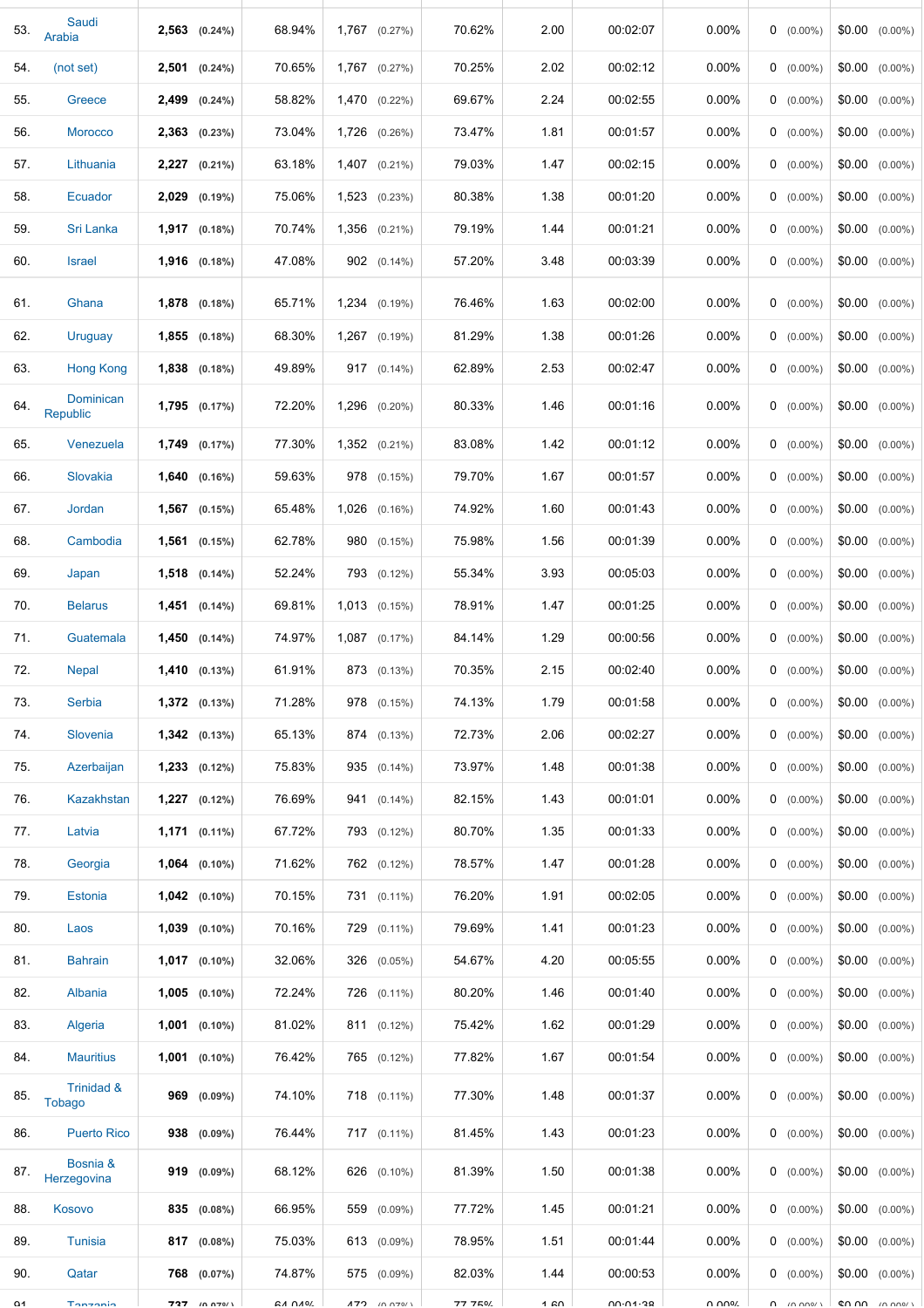| ອ ເ. | <u>i</u> diizdiiid   | 1 J L | (U.U.70)         | <b>04.0470</b> | 47Z (U.U7%)       | 11.1370 | <b>UO.I</b> | 00.UT.00 | <b>U.UU70</b> | (U.UU%)     | OU.UU<br>(U.UU%)     |
|------|----------------------|-------|------------------|----------------|-------------------|---------|-------------|----------|---------------|-------------|----------------------|
| 92.  | Jamaica              |       | 723 (0.07%)      | 77.18%         | 558 (0.08%)       | 77.46%  | 1.46        | 00:01:20 | 0.00%         | $0$ (0.00%) | $$0.00$ $(0.00\%)$   |
| 93.  | Macedonia<br>(FYROM) |       | 647 (0.06%)      | 57.65%         | 373 (0.06%)       | 61.98%  | 2.39        | 00:03:05 | 0.00%         | $0$ (0.00%) | $$0.00$ $(0.00\%)$   |
| 94.  | <b>Kuwait</b>        |       | 620 (0.06%)      | 70.32%         | 436 (0.07%)       | 76.45%  | 1.72        | 00:01:51 | 0.00%         | $0$ (0.00%) | $$0.00$ $(0.00\%)$   |
| 95.  | Paraguay             |       | 586 (0.06%)      | 78.16%         | 458 (0.07%)       | 81.57%  | 1.31        | 00:01:17 | $0.00\%$      | $0$ (0.00%) | $$0.00$ $(0.00\%)$   |
| 96.  | South<br>Korea       |       | 553 (0.05%)      | 73.78%         | 408 (0.06%)       | 70.16%  | 1.85        | 00:02:08 | $0.00\%$      | $0$ (0.00%) | $$0.00$ $(0.00\%)$   |
| 97.  | <b>Seychelles</b>    |       | 535 (0.05%)      | 16.07%         | 86 (0.01%)        | 21.50%  | 12.89       | 00:17:14 | 0.00%         | $0$ (0.00%) | $$0.00$ $(0.00\%)$   |
| 98.  | <b>El Salvador</b>   |       | 531 (0.05%)      | 67.98%         | 361<br>$(0.05\%)$ | 81.54%  | 1.37        | 00:01:39 | $0.00\%$      | $0$ (0.00%) | $$0.00$ $(0.00\%)$   |
| 99.  | <b>Bolivia</b>       |       | 472 (0.04%)      | 75.00%         | 354 (0.05%)       | 77.54%  | 1.47        | 00:01:36 | 0.00%         | $0$ (0.00%) | $$0.00$ $(0.00\%)$   |
| 100. | Oman                 |       | 468 (0.04%)      | 71.15%         | 333 (0.05%)       | 76.92%  | 1.68        | 00:02:18 | 0.00%         | $0$ (0.00%) | $$0.00$ $(0.00\%)$   |
| 101. | Réunion              |       | 423 (0.04%)      | 67.38%         | 285 (0.04%)       | 80.14%  | 1.42        | 00:01:29 | 0.00%         | $0$ (0.00%) | $$0.00$ $(0.00\%)$   |
| 102. | Iran                 |       | 420 (0.04%)      | 64.52%         | 271 (0.04%)       | 63.10%  | 2.45        | 00:02:46 | 0.00%         | $0$ (0.00%) | $$0.00$ $(0.00\%)$   |
| 103. | Moldova              |       | 415 (0.04%)      | 72.77%         | 302 (0.05%)       | 81.45%  | 1.38        | 00:01:34 | 0.00%         | $0$ (0.00%) | $$0.00$ $(0.00\%)$   |
| 104. | <b>Malta</b>         |       | 408 (0.04%)      | 63.73%         | 260 (0.04%)       | 73.04%  | 1.95        | 00:02:18 | 0.00%         | $0$ (0.00%) | $$0.00$ $(0.00\%)$   |
| 105. | Iraq                 |       | $378$ $(0.04\%)$ | 75.93%         | 287 (0.04%)       | 79.10%  | 1.60        | 00:01:09 | $0.00\%$      | $0$ (0.00%) | $$0.00$ $(0.00\%)$   |
| 106. | Cyprus               |       | 354 (0.03%)      | 73.73%         | 261 (0.04%)       | 75.14%  | 1.59        | 00:01:32 | 0.00%         | $0$ (0.00%) | $$0.00$ $(0.00\%)$   |
| 107. | Namibia              | 349   | $(0.03\%)$       | 69.05%         | 241 (0.04%)       | 77.36%  | 1.49        | 00:01:39 | $0.00\%$      | $0$ (0.00%) | $$0.00$ $(0.00\%)$   |
| 108. | Armenia              |       | $348$ (0.03%)    | 74.14%         | 258 (0.04%)       | 81.32%  | 1.29        | 00:01:08 | $0.00\%$      | $0$ (0.00%) | $$0.00$ $(0.00\%)$   |
| 109. | Angola               |       | 341 (0.03%)      | 67.45%         | 230 (0.03%)       | 71.55%  | 2.91        | 00:03:03 | $0.00\%$      | $0$ (0.00%) | $$0.00$ $(0.00\%)$   |
| 110. | Nicaragua            |       | 312 (0.03%)      | 70.19%         | 219 (0.03%)       | 82.37%  | 1.54        | 00:01:20 | $0.00\%$      | $0$ (0.00%) | $$0.00$ $(0.00\%)$   |
| 111. | <b>Honduras</b>      |       | 307 (0.03%)      | 74.92%         | 230 (0.03%)       | 80.46%  | 1.30        | 00:01:13 | 0.00%         | $0$ (0.00%) | \$0.00<br>$(0.00\%)$ |
| 112. | Mozambique           |       | 297 (0.03%)      | 59.26%         | 176 (0.03%)       | 68.69%  | 1.95        | 00:03:01 | $0.00\%$      | $0$ (0.00%) | $$0.00$ $(0.00\%)$   |
| 113. | Iceland              |       | 288 (0.03%)      | 67.71%         | 195 (0.03%)       | 73.26%  | 2.21        | 00:02:34 | $0.00\%$      | $0$ (0.00%) | $$0.00$ $(0.00\%)$   |
| 114. | Uganda               |       | 279 (0.03%)      | 74.55%         | 208 (0.03%)       | 78.49%  | 1.60        | 00:01:36 | $0.00\%$      | $0$ (0.00%) | $$0.00$ $(0.00\%)$   |
| 115. | Kyrgyzstan           |       | 252 (0.02%)      | 72.62%         | 183 (0.03%)       | 71.83%  | 1.54        | 00:01:33 | $0.00\%$      | $0$ (0.00%) | $$0.00$ $(0.00\%)$   |
| 116. | <b>Barbados</b>      |       | $247$ (0.02%)    | 69.23%         | $171$ (0.03%)     | 79.35%  | 1.57        | 00:01:39 | $0.00\%$      | $0$ (0.00%) | $$0.00$ $(0.00\%)$   |
| 117. | <b>Uzbekistan</b>    |       | 247 (0.02%)      | 78.14%         | 193 (0.03%)       | 74.49%  | 1.55        | 00:01:22 | $0.00\%$      | $0$ (0.00%) | $$0.00$ $(0.00\%)$   |
| 118. | Fiji                 |       | $246$ (0.02%)    | 66.26%         | 163 (0.02%)       | 83.33%  | 1.35        | 00:01:35 | $0.00\%$      | $0$ (0.00%) | $$0.00$ $(0.00\%)$   |
| 119. | Panama               |       | 239 (0.02%)      | 68.20%         | 163 (0.02%)       | 76.57%  | 1.72        | 00:02:12 | $0.00\%$      | $0$ (0.00%) | $$0.00$ $(0.00\%)$   |
| 120. | <b>Bhutan</b>        |       | 238 (0.02%)      | 70.17%         | 167 (0.03%)       | 86.13%  | 1.24        | 00:01:07 | $0.00\%$      | $0$ (0.00%) | $$0.00$ $(0.00\%)$   |
| 121. | <b>Ethiopia</b>      |       | $226$ (0.02%)    | 72.57%         | $164$ $(0.02\%)$  | 75.22%  | 1.47        | 00:01:48 | $0.00\%$      | $0$ (0.00%) | $$0.00$ $(0.00\%)$   |
| 122. | Syria                |       | $217$ (0.02%)    | 51.61%         | 112 $(0.02\%)$    | 67.28%  | 1.75        | 00:02:25 | $0.00\%$      | $0$ (0.00%) | $$0.00$ $(0.00\%)$   |
| 123. | <b>Bahamas</b>       |       | $215$ (0.02%)    | 73.02%         | 157 (0.02%)       | 85.58%  | 1.23        | 00:00:49 | 0.00%         | $0$ (0.00%) | $$0.00$ $(0.00\%)$   |
| 124. | Zimbabwe             |       | $213$ (0.02%)    | 77.93%         | 166 (0.03%)       | 76.53%  | 1.66        | 00:02:30 | $0.00\%$      | $0$ (0.00%) | $$0.00$ $(0.00\%)$   |
| 125. | Afghanistan          |       | $185$ (0.02%)    | 70.27%         | 130 (0.02%)       | 71.89%  | 1.66        | 00:01:37 | $0.00\%$      | $0$ (0.00%) | $$0.00$ $(0.00\%)$   |
| 126. | Palestine            |       | 179 (0.02%)      | 69.83%         | $125$ $(0.02\%)$  | 69.27%  | 1.72        | 00:01:27 | $0.00\%$      | $0$ (0.00%) | $$0.00$ $(0.00\%)$   |
| 127. | Luxembourg           |       | 176 (0.02%)      | 75.57%         | 133 (0.02%)       | 79.55%  | 1.76        | 00:01:29 | $0.00\%$      | $0$ (0.00%) | $$0.00$ $(0.00\%)$   |
| 128. | Cameroon             |       | $175$ (0.02%)    | 82.29%         | 144 (0.02%)       | 81.71%  | 1.54        | 00:01:52 | $0.00\%$      | $0$ (0.00%) | $$0.00$ $(0.00\%)$   |
| 129. | Senegal              |       | 172 (0.02%)      | 77.91%         | 134 (0.02%)       | 73.26%  | 1.72        | 00:03:06 | $0.00\%$      | $0$ (0.00%) | $$0.00$ $(0.00\%)$   |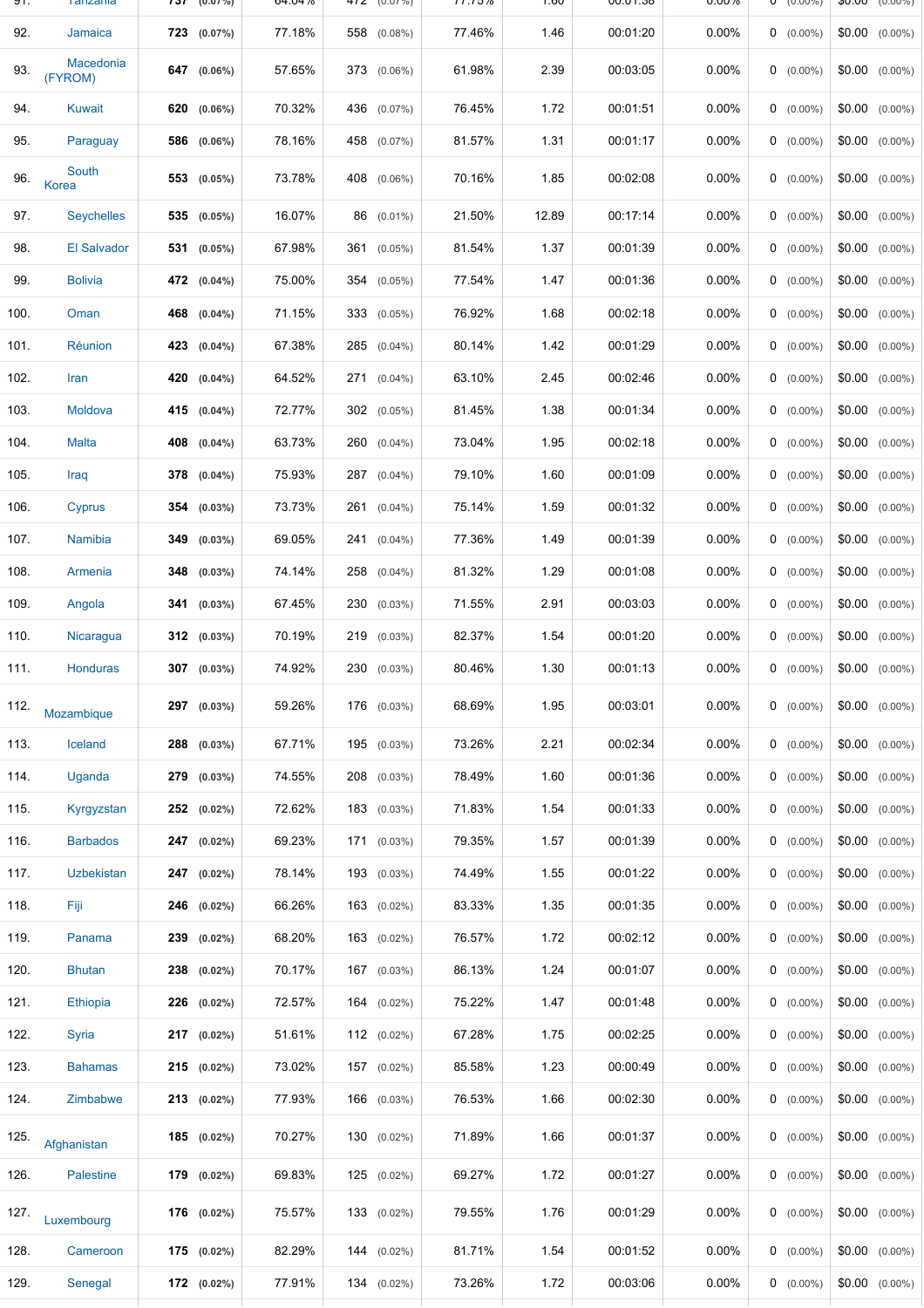| 130. | Côte<br>d'Ivoire                |    | $171$ (0.02%)    | 63.74% | 109 | $(0.02\%)$       | 71.35% | 4.35 | 00:04:08 | 0.00%    | $0$ (0.00%) |        | $$0.00$ $(0.00\%)$ |
|------|---------------------------------|----|------------------|--------|-----|------------------|--------|------|----------|----------|-------------|--------|--------------------|
| 131. | <b>Botswana</b>                 |    | 161 (0.02%)      | 61.49% |     | 99 (0.02%)       | 77.64% | 1.49 | 00:01:26 | 0.00%    | $0$ (0.00%) |        | $$0.00$ $(0.00\%)$ |
| 132. | Zambia                          |    | 156 (0.01%)      | 74.36% |     | 116 (0.02%)      | 72.44% | 1.97 | 00:03:01 | 0.00%    | $0$ (0.00%) |        | $$0.00$ $(0.00\%)$ |
| 133. | Montenegro                      |    | $154$ (0.01%)    | 69.48% |     | 107 (0.02%)      | 74.03% | 1.86 | 00:01:50 | 0.00%    | $0$ (0.00%) |        | $$0.00$ $(0.00\%)$ |
| 134. | <b>Guernsey</b>                 |    | 145 (0.01%)      | 22.07% |     | $32$ (0.00%)     | 36.55% | 4.77 | 00:12:02 | 0.00%    | $0$ (0.00%) |        | $$0.00$ $(0.00\%)$ |
| 135. | <b>Tajikistan</b>               |    | 139 (0.01%)      | 76.98% |     | 107 (0.02%)      | 74.82% | 1.58 | 00:01:37 | 0.00%    | $0$ (0.00%) | \$0.00 | $(0.00\%)$         |
| 136. | <b>Maldives</b>                 |    | 136 (0.01%)      | 69.12% |     | $94$ $(0.01\%)$  | 80.88% | 1.72 | 00:01:26 | 0.00%    | $0$ (0.00%) |        | $$0.00$ $(0.00\%)$ |
| 137. | <b>Benin</b>                    |    | 130 (0.01%)      | 66.15% |     | 86 (0.01%)       | 76.15% | 1.82 | 00:02:12 | 0.00%    | $0$ (0.00%) |        | $$0.00$ $(0.00\%)$ |
| 138. | Congo<br>(DRC)                  |    | 127 (0.01%)      | 85.04% |     | $108$ $(0.02\%)$ | 76.38% | 1.61 | 00:02:03 | 0.00%    | $0$ (0.00%) |        | $$0.00$ $(0.00\%)$ |
| 139. | Mongolia                        |    | $122$ $(0.01\%)$ | 72.13% |     | 88 (0.01%)       | 80.33% | 1.46 | 00:00:50 | 0.00%    | $0$ (0.00%) |        | $$0.00$ $(0.00\%)$ |
| 140. | Haiti                           |    | 119 (0.01%)      | 78.15% |     | 93 (0.01%)       | 74.79% | 1.61 | 00:01:38 | 0.00%    | $0$ (0.00%) |        | $$0.00$ $(0.00\%)$ |
| 141. | <b>Suriname</b>                 |    | $103$ (0.01%)    | 72.82% |     | 75 (0.01%)       | 78.64% | 1.65 | 00:02:09 | 0.00%    | $0$ (0.00%) |        | $$0.00$ $(0.00\%)$ |
| 142. | <b>Papua New</b><br>Guinea      |    | $100$ (0.01%)    | 79.00% |     | 79 (0.01%)       | 82.00% | 1.35 | 00:01:38 | 0.00%    | $0$ (0.00%) |        | $$0.00$ $(0.00\%)$ |
| 143. | <b>Brunei</b>                   |    | 98 (0.01%)       | 66.33% |     | 65 (0.01%)       | 80.61% | 1.36 | 00:02:48 | $0.00\%$ | $0$ (0.00%) |        | $$0.00$ $(0.00\%)$ |
| 144. | <b>New</b><br>Caledonia         | 96 | $(0.01\%)$       | 26.04% |     | 25 (0.00%)       | 88.54% | 1.28 | 00:01:04 | $0.00\%$ | $0$ (0.00%) |        | $$0.00$ $(0.00\%)$ |
| 145. | <b>Belize</b>                   |    | $93$ (0.01%)     | 52.69% |     | 49 (0.01%)       | 86.02% | 1.18 | 00:00:56 | 0.00%    | $0$ (0.00%) |        | $$0.00$ $(0.00\%)$ |
| 146. | Libya                           |    | 87 (0.01%)       | 59.77% |     | $52$ (0.01%)     | 64.37% | 2.39 | 00:01:48 | 0.00%    | $0$ (0.00%) |        | $$0.00$ $(0.00\%)$ |
| 147. | <b>Togo</b>                     |    | 83 (0.01%)       | 69.88% |     | 58 (0.01%)       | 66.27% | 1.90 | 00:01:49 | 0.00%    | $0$ (0.00%) |        | $$0.00$ $(0.00\%)$ |
| 148. | Guyana                          |    | 81 (0.01%)       | 90.12% |     | 73 (0.01%)       | 79.01% | 1.44 | 00:01:16 | 0.00%    | $0$ (0.00%) |        | $$0.00$ $(0.00\%)$ |
| 149. | Yemen                           |    | 76 (0.01%)       | 86.84% |     | 66 (0.01%)       | 63.16% | 1.97 | 00:03:07 | 0.00%    | $0$ (0.00%) |        | $$0.00$ $(0.00\%)$ |
| 150. | <b>Malawi</b>                   |    | $74$ (0.01%)     | 72.97% |     | $54$ (0.01%)     | 79.73% | 1.51 | 00:00:59 | 0.00%    | $0$ (0.00%) |        | $$0.00$ $(0.00\%)$ |
| 151. | Guadeloupe                      |    | 68 (0.01%)       | 77.94% |     | 53 (0.01%)       | 82.35% | 1.51 | 00:01:59 | $0.00\%$ | $0$ (0.00%) |        | $$0.00$ $(0.00\%)$ |
| 152. | Madagascar                      |    | 68 (0.01%)       | 83.82% |     | 57 (0.01%)       | 69.12% | 2.31 | 00:03:09 | $0.00\%$ | $0$ (0.00%) |        | $$0.00$ $(0.00\%)$ |
| 153. | French<br>Polynesia             |    | 68 (0.01%)       | 73.53% |     | $50$ (0.01%)     | 88.24% | 1.19 | 00:00:35 | $0.00\%$ | $0$ (0.00%) |        | $$0.00$ $(0.00\%)$ |
| 154. | Gabon                           |    | 67 (0.01%)       | 82.09% |     | 55 (0.01%)       | 71.64% | 1.54 | 00:00:34 | $0.00\%$ | $0$ (0.00%) |        | $$0.00$ $(0.00\%)$ |
| 155. | Rwanda                          |    | 65 $(0.01\%)$    | 75.38% |     | 49 (0.01%)       | 75.38% | 2.71 | 00:03:17 | $0.00\%$ | $0$ (0.00%) |        | $$0.00$ $(0.00\%)$ |
| 156. | Swaziland                       |    | 65 (0.01%)       | 64.62% |     | 42 (0.01%)       | 80.00% | 1.35 | 00:02:01 | 0.00%    | $0$ (0.00%) |        | $$0.00$ $(0.00\%)$ |
| 157. | Antigua &<br><b>Barbuda</b>     |    | 62 $(0.01\%)$    | 74.19% |     | 46 (0.01%)       | 79.03% | 1.52 | 00:01:15 | 0.00%    | $0$ (0.00%) |        | $$0.00$ $(0.00\%)$ |
| 158. | <b>Myanmar</b><br>(Burma)       |    | 62 $(0.01\%)$    | 74.19% |     | 46 (0.01%)       | 77.42% | 1.50 | 00:00:41 | $0.00\%$ | $0$ (0.00%) |        | $$0.00$ $(0.00\%)$ |
| 159. | Aruba                           |    | 60 $(0.01\%)$    | 56.67% |     | 34 (0.01%)       | 65.00% | 1.87 | 00:02:16 | $0.00\%$ | $0$ (0.00%) |        | $$0.00$ $(0.00\%)$ |
| 160. | <b>Martinique</b>               |    | 57 (0.01%)       | 85.96% |     | 49 (0.01%)       | 78.95% | 1.49 | 00:01:26 | 0.00%    | $0$ (0.00%) |        | $$0.00$ $(0.00\%)$ |
| 161. | St. Lucia                       |    | 56 (0.01%)       | 78.57% |     | 44 (0.01%)       | 75.00% | 1.62 | 00:01:16 | 0.00%    | $0$ (0.00%) |        | $$0.00$ $(0.00\%)$ |
| 162. | <b>Burkina</b><br>Faso          |    | $50$ (0.00%)     | 82.00% |     | 41 (0.01%)       | 74.00% | 1.46 | 00:01:22 | 0.00%    | $0$ (0.00%) |        | $$0.00$ $(0.00\%)$ |
| 163. | Sudan                           |    | $50$ (0.00%)     | 50.00% |     | 25 (0.00%)       | 72.00% | 1.64 | 00:02:05 | 0.00%    | $0$ (0.00%) |        | $$0.00$ $(0.00\%)$ |
| 164. | U.S. Virgin<br><b>Islands</b>   |    | 46 (0.00%)       | 78.26% |     | 36 (0.01%)       | 84.78% | 1.24 | 00:02:14 | 0.00%    | $0$ (0.00%) |        | $$0.00$ $(0.00\%)$ |
| 165. | Liberia                         |    | 44 (0.00%)       | 70.45% |     | $31$ (0.00%)     | 70.45% | 2.14 | 00:02:32 | 0.00%    | $0$ (0.00%) |        | $$0.00$ $(0.00\%)$ |
|      | $\mathbf{a}$ , and $\mathbf{a}$ |    |                  |        |     |                  |        |      |          |          |             |        |                    |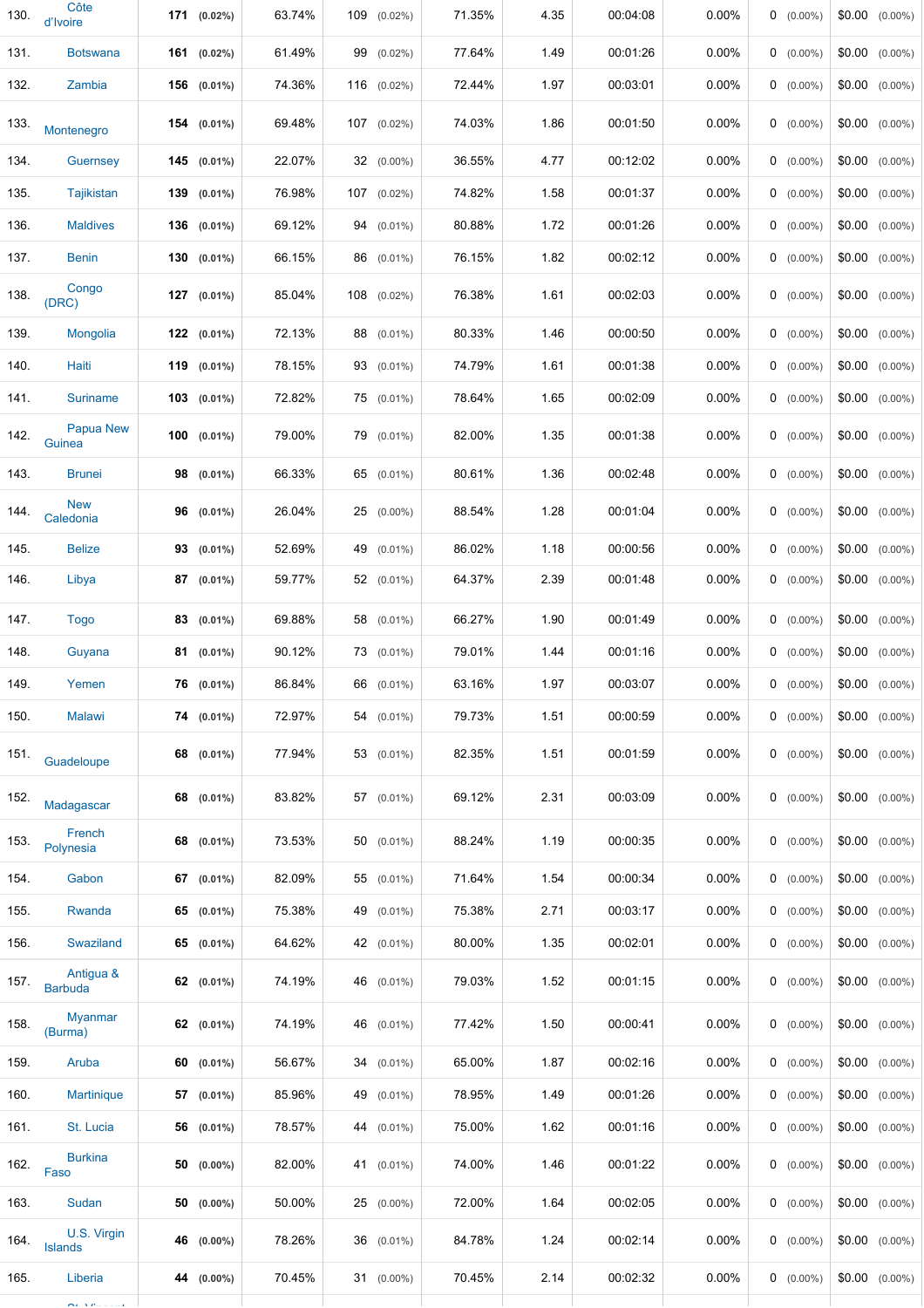| 166. | St. Vincent<br>& Grenadines      | 43 (0.00%)    | 76.74%  | 33 (0.01%)    | 79.07%  | 1.28 | 00:01:25 | 0.00%    | $0$ (0.00%)  | $$0.00$ $(0.00\%)$ |
|------|----------------------------------|---------------|---------|---------------|---------|------|----------|----------|--------------|--------------------|
| 167. | Grenada                          | 41 (0.00%)    | 63.41%  | $26$ (0.00%)  | 75.61%  | 1.54 | 00:02:49 | 0.00%    | $0$ (0.00%)  | $$0.00$ $(0.00\%)$ |
| 168. | <b>Bermuda</b>                   | $38$ (0.00%)  | 63.16%  | $24$ (0.00%)  | 76.32%  | 1.50 | 00:02:25 | $0.00\%$ | $0$ (0.00%)  | $$0.00$ $(0.00\%)$ |
| 169. | Jersey                           | $37$ (0.00%)  | 83.78%  | $31$ (0.00%)  | 75.68%  | 1.62 | 00:01:41 | 0.00%    | $0$ (0.00%)  | $$0.00$ $(0.00\%)$ |
| 170. | Mali                             | $37$ (0.00%)  | 75.68%  | 28 (0.00%)    | 89.19%  | 1.24 | 00:00:10 | 0.00%    | $0$ (0.00%)  | $$0.00$ $(0.00\%)$ |
| 171. | Faroe<br><b>Islands</b>          | $36$ (0.00%)  | 69.44%  | $25$ (0.00%)  | 75.00%  | 1.44 | 00:02:52 | $0.00\%$ | $0$ (0.00%)  | $$0.00$ $(0.00\%)$ |
| 172. | <b>Sierra</b><br>Leone           | $36$ (0.00%)  | 75.00%  | $27$ (0.00%)  | 91.67%  | 1.19 | 00:00:44 | $0.00\%$ | $0$ (0.00%)  | $$0.00$ $(0.00\%)$ |
| 173. | <b>Macau</b>                     | $34(0.00\%)$  | 76.47%  | 26 (0.00%)    | 73.53%  | 1.68 | 00:03:05 | $0.00\%$ | $0$ (0.00%)  | $$0.00$ $(0.00\%)$ |
| 174. | Somalia                          | $34$ (0.00%)  | 76.47%  | $26$ (0.00%)  | 79.41%  | 1.59 | 00:01:26 | $0.00\%$ | $0$ (0.00%)  | $$0.00$ $(0.00\%)$ |
| 175. | Dominica                         | $32$ (0.00%)  | 65.62%  | $21$ (0.00%)  | 78.12%  | 1.72 | 00:02:05 | $0.00\%$ | $0$ (0.00%)  | $$0.00$ $(0.00\%)$ |
| 176. | Timor-<br>Leste                  | $30(0.00\%)$  | 70.00%  | $21$ (0.00%)  | 70.00%  | 1.43 | 00:01:23 | $0.00\%$ | $0$ (0.00%)  | $$0.00$ $(0.00\%)$ |
| 177. | Gambia                           | $29$ (0.00%)  | 75.86%  | $22(0.00\%)$  | 72.41%  | 1.72 | 00:01:49 | 0.00%    | $0$ (0.00%)  | $$0.00$ $(0.00\%)$ |
| 178. | Guam                             | $29$ (0.00%)  | 96.55%  | 28 (0.00%)    | 93.10%  | 1.17 | 00:00:28 | $0.00\%$ | $0$ (0.00%)  | $$0.00$ $(0.00\%)$ |
| 179. | <b>Niger</b>                     | $29$ (0.00%)  | 68.97%  | $20$ (0.00%)  | 82.76%  | 1.38 | 00:01:42 | 0.00%    | $0$ (0.00%)  | $$0.00$ $(0.00\%)$ |
| 180. | French<br>Guiana                 | $27$ (0.00%)  | 85.19%  | 23 (0.00%)    | 59.26%  | 2.37 | 00:04:42 | 0.00%    | $0$ (0.00%)  | $$0.00$ $(0.00\%)$ |
| 181. | Samoa                            | $25$ (0.00%)  | 84.00%  | $21$ (0.00%)  | 88.00%  | 1.32 | 00:00:20 | 0.00%    | $0$ (0.00%)  | $$0.00$ $(0.00\%)$ |
| 182. | Andorra                          | $24$ (0.00%)  | 54.17%  | $13(0.00\%)$  | 83.33%  | 1.17 | 00:00:17 | 0.00%    | $0$ (0.00%)  | $$0.00$ $(0.00\%)$ |
| 183. | Congo<br>(Republic)              | $24$ (0.00%)  | 87.50%  | $21$ (0.00%)  | 70.83%  | 1.38 | 00:01:12 | $0.00\%$ | $0$ (0.00%)  | $$0.00$ $(0.00\%)$ |
| 184. | Greenland                        | $24$ (0.00%)  | 83.33%  | $20$ (0.00%)  | 75.00%  | 1.83 | 00:01:38 | 0.00%    | $0$ (0.00%)  | $$0.00$ $(0.00\%)$ |
| 185. | Cayman<br>Islands                | $21$ (0.00%)  | 71.43%  | $15(0.00\%)$  | 95.24%  | 1.05 | 00:00:08 | $0.00\%$ | $0 (0.00\%)$ | $$0.00$ $(0.00\%)$ |
| 186. | Cape<br>Verde                    | $20$ (0.00%)  | 60.00%  | $12(0.00\%)$  | 55.00%  | 5.20 | 00:14:45 | 0.00%    | $0$ (0.00%)  | $$0.00$ $(0.00\%)$ |
| 187. | Curaçao                          | $19(0.00\%)$  | 100.00% | $19(0.00\%)$  | 78.95%  | 1.32 | 00:01:19 | 0.00%    | $0$ (0.00%)  | $$0.00$ $(0.00\%)$ |
| 188. | Guinea                           | $19(0.00\%)$  | 89.47%  | $17(0.00\%)$  | 84.21%  | 1.21 | 00:00:04 | $0.00\%$ | $0$ (0.00%)  | $$0.00$ $(0.00\%)$ |
| 189. | Åland<br><b>Islands</b>          | $18$ (0.00%)  | 33.33%  | $6$ (0.00%)   | 61.11%  | 1.83 | 00:02:34 | $0.00\%$ | $0$ (0.00%)  | $$0.00$ $(0.00\%)$ |
| 190. | Djibouti                         | $18$ (0.00%)  | 77.78%  | $14(0.00\%)$  | 61.11%  | 4.78 | 00:02:30 | 0.00%    | $0$ (0.00%)  | $$0.00$ $(0.00\%)$ |
| 191. | <b>Mauritania</b>                | $18$ (0.00%)  | 88.89%  | $16$ (0.00%)  | 72.22%  | 1.72 | 00:00:31 | $0.00\%$ | $0$ (0.00%)  | $$0.00$ $(0.00\%)$ |
| 192. | Tonga                            | $18$ (0.00%)  | 83.33%  | $15$ (0.00%)  | 88.89%  | 1.11 | 00:00:49 | $0.00\%$ | $0$ (0.00%)  | $$0.00$ $(0.00\%)$ |
| 193. | Gibraltar                        | $15(0.00\%)$  | 93.33%  | $14(0.00\%)$  | 93.33%  | 1.07 | 00:00:01 | $0.00\%$ | $0$ (0.00%)  | $$0.00$ $(0.00\%)$ |
| 194. | Lesotho                          | $14(0.00\%)$  | 71.43%  | $10(0.00\%)$  | 100.00% | 1.00 | 00:00:00 | 0.00%    | $0$ (0.00%)  | $$0.00$ $(0.00\%)$ |
| 195. | San Marino                       | $14(0.00\%)$  | 42.86%  | $6$ (0.00%)   | 85.71%  | 1.21 | 00:02:04 | $0.00\%$ | $0$ (0.00%)  | $$0.00$ $(0.00\%)$ |
| 196. | Turkmenistan                     | $14(0.00\%)$  | 92.86%  | $13(0.00\%)$  | 57.14%  | 1.86 | 00:02:18 | $0.00\%$ | $0$ (0.00%)  | $$0.00$ $(0.00\%)$ |
| 197. | Monaco                           | $12(0.00\%)$  | 91.67%  | 11 $(0.00\%)$ | 83.33%  | 1.17 | 00:00:05 | $0.00\%$ | $0$ (0.00%)  | $$0.00$ $(0.00\%)$ |
| 198. | St. Kitts &<br><b>Nevis</b>      | 11 $(0.00\%)$ | 90.91%  | $10(0.00\%)$  | 81.82%  | 1.36 | 00:00:05 | $0.00\%$ | $0$ (0.00%)  | $$0.00$ $(0.00\%)$ |
| 199. | <b>Marshall</b><br>Islands       | $11(0.00\%)$  | 72.73%  | $8(0.00\%)$   | 90.91%  | 1.09 | 00:00:02 | 0.00%    | $0$ (0.00%)  | $$0.00$ $(0.00\%)$ |
| 200. | Turks &<br><b>Caicos Islands</b> | 11 $(0.00\%)$ | 90.91%  | $10(0.00\%)$  | 63.64%  | 1.82 | 00:02:12 | $0.00\%$ | $0$ (0.00%)  | $$0.00$ $(0.00\%)$ |
| 201. | <b>Sint Maarten</b>              | $10(0.00\%)$  | 50.00%  | $5(0.00\%)$   | 60.00%  | 2.00 | 00:01:23 | $0.00\%$ | $0$ (0.00%)  | $$0.00$ $(0.00\%)$ |
|      |                                  |               |         |               |         |      |          |          |              |                    |